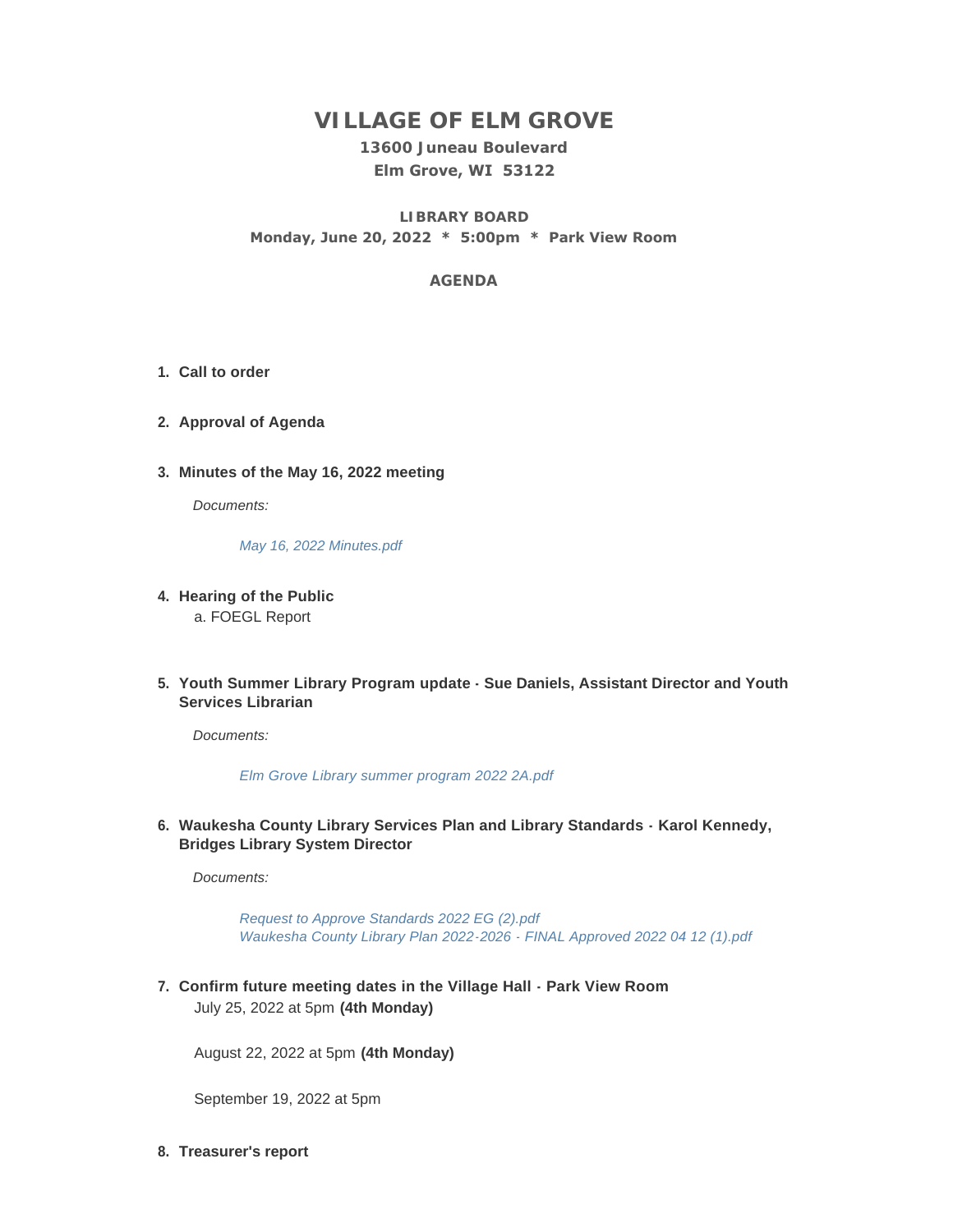- a. O.B. accounts payable June 2022: **\$5,102.81**
- b. LGIP4 gift fund accounts payable June 2022: **\$1,117.19**
- c. FOEGL gift fund accounts payable June 2022: **\$1,917.70**
- d. Status of accounts

*Documents:*

*[LGIP4 Gifts Accts JUN 2022.pdf](https://elmgrovewi.org/AgendaCenter/ViewFile/Item/12039?fileID=19370) [FOEGL GIFTS Accts JUN 2022.pdf](https://elmgrovewi.org/AgendaCenter/ViewFile/Item/12039?fileID=19371) [Library AP June 2022 - REV.pdf](https://elmgrovewi.org/AgendaCenter/ViewFile/Item/12039?fileID=19372) [5.2022 lib rev.pdf](https://elmgrovewi.org/AgendaCenter/ViewFile/Item/12039?fileID=19373) [5.2022 lib exp.pdf](https://elmgrovewi.org/AgendaCenter/ViewFile/Item/12039?fileID=19374) [library cash 2022 May.pdf](https://elmgrovewi.org/AgendaCenter/ViewFile/Item/12039?fileID=19375) [5.2022 lib gift rev.pdf](https://elmgrovewi.org/AgendaCenter/ViewFile/Item/12039?fileID=19376) [5.2022 lib gift exp.pdf](https://elmgrovewi.org/AgendaCenter/ViewFile/Item/12039?fileID=19377) [OB Accts JUN 2022.pdf](https://elmgrovewi.org/AgendaCenter/ViewFile/Item/12039?fileID=19378) [June Library CC.pdf](https://elmgrovewi.org/AgendaCenter/ViewFile/Item/12039?fileID=19379)*

#### **Director's report 9.**

- a. Library statistics, programming and activity report
- b. Youth report

c. Gifts

*Documents:*

*[Director report 6-20-2022.pdf](https://elmgrovewi.org/AgendaCenter/ViewFile/Item/12048?fileID=19389) [EG Library Activity Report 6-2022.pdf](https://elmgrovewi.org/AgendaCenter/ViewFile/Item/12048?fileID=19390) [Youth Report May 2022.pdf](https://elmgrovewi.org/AgendaCenter/ViewFile/Item/12048?fileID=19391) [Summer 2022 Reading list short.pdf](https://elmgrovewi.org/AgendaCenter/ViewFile/Item/12048?fileID=19392) [Gifts June 2022.pdf](https://elmgrovewi.org/AgendaCenter/ViewFile/Item/12048?fileID=19393)*

#### **Old business 10.**

a. Update on Facilities Assessment progress and plans

#### **New business 11.**

a. Trustee handbook chapter 17 - "Membership in the Library System"

*Documents:*

### *[2016TrusteeEssentials.pdf](https://elmgrovewi.org/AgendaCenter/ViewFile/Item/12038?fileID=19358)*

**Adjournment 12.**